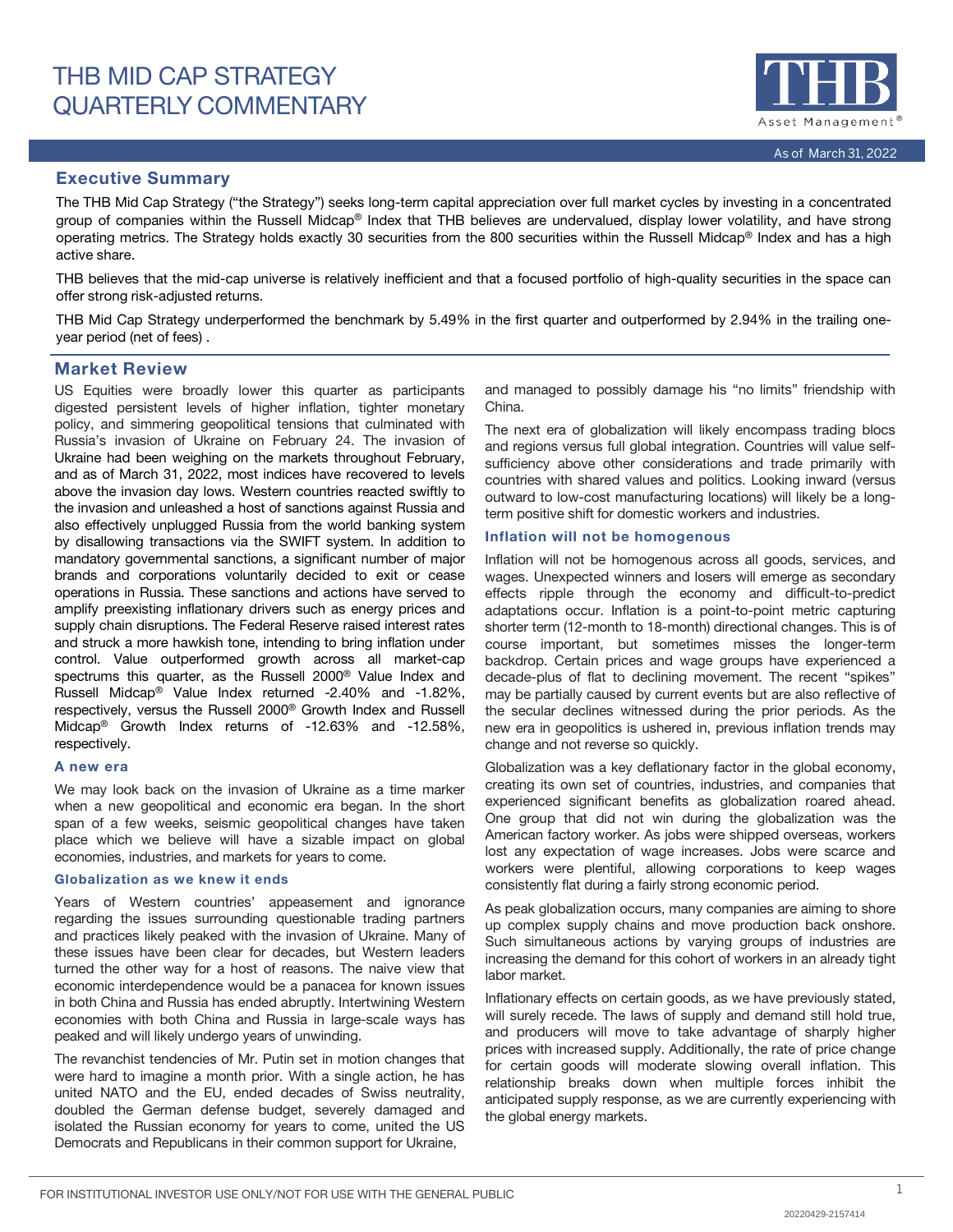

## En-flation

Hydrocarbons impact many aspects of our economy, and rising oil and gas prices will make controlling inflation even more difficult. The breadth of energy's impact on our economy makes taming overall inflation very challenging. Factories run on energy, and hydrocarbons are a key raw material in many products we use each day. Additionally, labor-intensive industries such as farming use vast amounts of energy to plant and harvest the foods we eat. Rising energy prices will be passed along in the form of higher prices for food and services, impacting large parts of our economy.

Fossil fuels have generally experienced boom-and-bust cycles largely anchored to the cyclical elements of supply and demand. Societal, governmental, and investment changes, such as ESG considerations and decarbonization, have altered the typical supply response. Investors and banks are reducing exposure to the industry, and the companies themselves are diverting cash flows from exploration (supply growth) to dividends and share repurchases. The supply problem is further complicated by where reserves are located. As Russian oil went under sanctions, the countries with slack capacity (such as Iran, Venezuela, and Saudi Arabia) were discussed as areas from which to source increased supply. Iran and Venezuela already occupy spots on the list of top five most sanctioned countries in the world, and Saudi Arabia's production facilities were recently attacked by Yemen rebels (Houthi). It should be clear that global slack energy capacity is not located in ideal or stable areas, and as certain European countries are quickly learning, this should not be viewed as a long-term supply solution. Fossil fuels, as the world has suddenly witnessed, have not been relegated to the dustbin of history just yet. As expected, the journey to a greener, lower carbon future will require hydrocarbons and not be as linear as some would hope.

#### Bare cupboard

The Ukraine invasion adds more supply pressures to what was already a tight market, and no quick solutions are apparent. Drilled but uncompleted wells (chart below) have hit a five-year low. These wells would typically come online quickly and provide a supply response. Currently, there is not much excess supply in the system or places that can bring that supply online quickly.

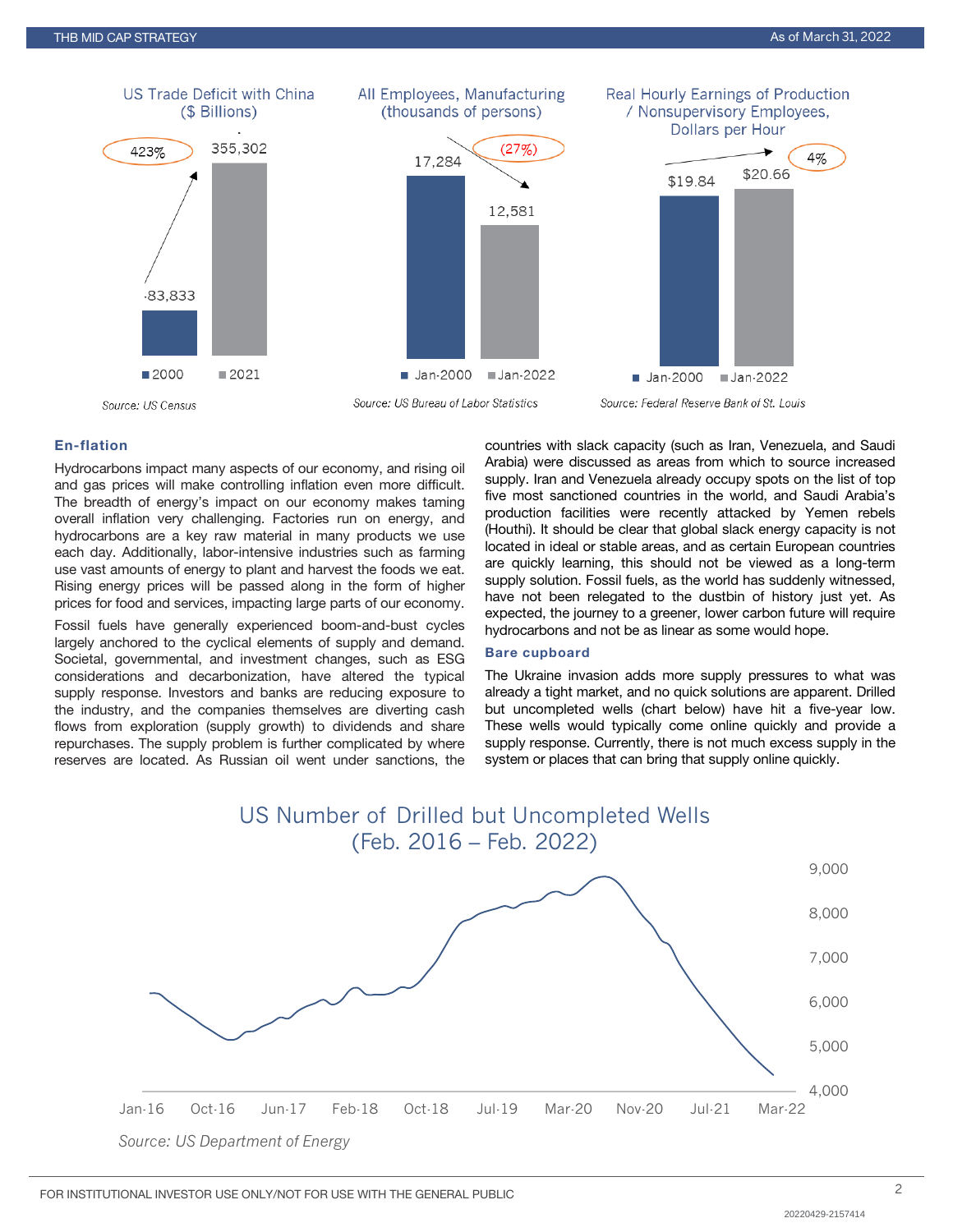On March 31, President Biden announced the largest ever release from the US emergency stockpile of oil (Strategic Petroleum Reserve, or SPR) to combat high energy prices. Starting in May, the US will release 1 million barrels of oil per day from SPR. This will continue for six consecutive months, releasing approximately 180 million barrels in total. This equates to approximately nine days of US oil consumption and two days of global oil consumption. Once released, US stockpiles in the SPR will be approximately 388 million barrels, down more than 40% from the recent high of 695 million in 2017. Releasing supply may not have the desired impact on pricing, as supply could possibly be cut by other (OPEC, Russia) global players. Additionally, those emergency reserves will need to be restocked at some point in the future.

DOE Strategic Petroleum Reserve (SPR) Total Inventory Data (Thousands, Barrels)



*Source: US Deparment of Energy*

#### Wars are inflationary

History has shown that wars are generally inflationary, and we are currently experiencing three "wars" across different fronts. We have an actual shooting war in Ukraine, the war against climate change, and the very recent battle against Covid-19. Wars typically require large amounts of "stuff" in a short time frame. Depending

on the actual war, food, machinery, ammunition, clothing, fuel, technological solutions, and vehicles are some examples of what is needed. Governments have historically printed money to finance wars, and the same is happening today. Governments across the world are increasing their budgets to fight these three wars, with some examples listed below.

Germany – Annual defense budget increase of \$50 billion (since Ukraine invasion) Finland – One-time defense budget increase of \$2 billion (since Ukraine invasion) Japan – One-time defense increase of \$8 billion (host US troops and increase alliance cooperation) Japan – Aiming to increase annual defense budget from 1% of GDP to 2% (increase of \$45 billion annually) UK – Infrastructure / green energy – \$850 billion US – Covid-19 relief and actions – \$3.6 trillion Japan – Carbon neutrality by 2050 – \$10 trillion Ukraine – Rebuilding cost (TBD; current estimate \$600 billion)

## Potential rate increases

It is quite likely that the Federal Reserve's monetary tightening will not be able to bring all elements of inflation lower. The economy is very strong; we expect rates (even considering the seven expected rate hikes) will still remain low; banks have plenty of capital to lend; overall financial conditions are accommodative; and certain elements of inflation appear more secular versus cyclical, as

described above. This makes the Fed inflation target of 2% unlikely to be achieved in the medium term. The economy may have to run hot for longer than the Fed desires, with inflation in the 3%–4% range. Its actions will be determined by its patience level with higher levels of inflation and if it wants to cause a recession to bring the Consumer Price Index lower. The cadence and existing scope of rate hikes will indicate which path it plans to pursue.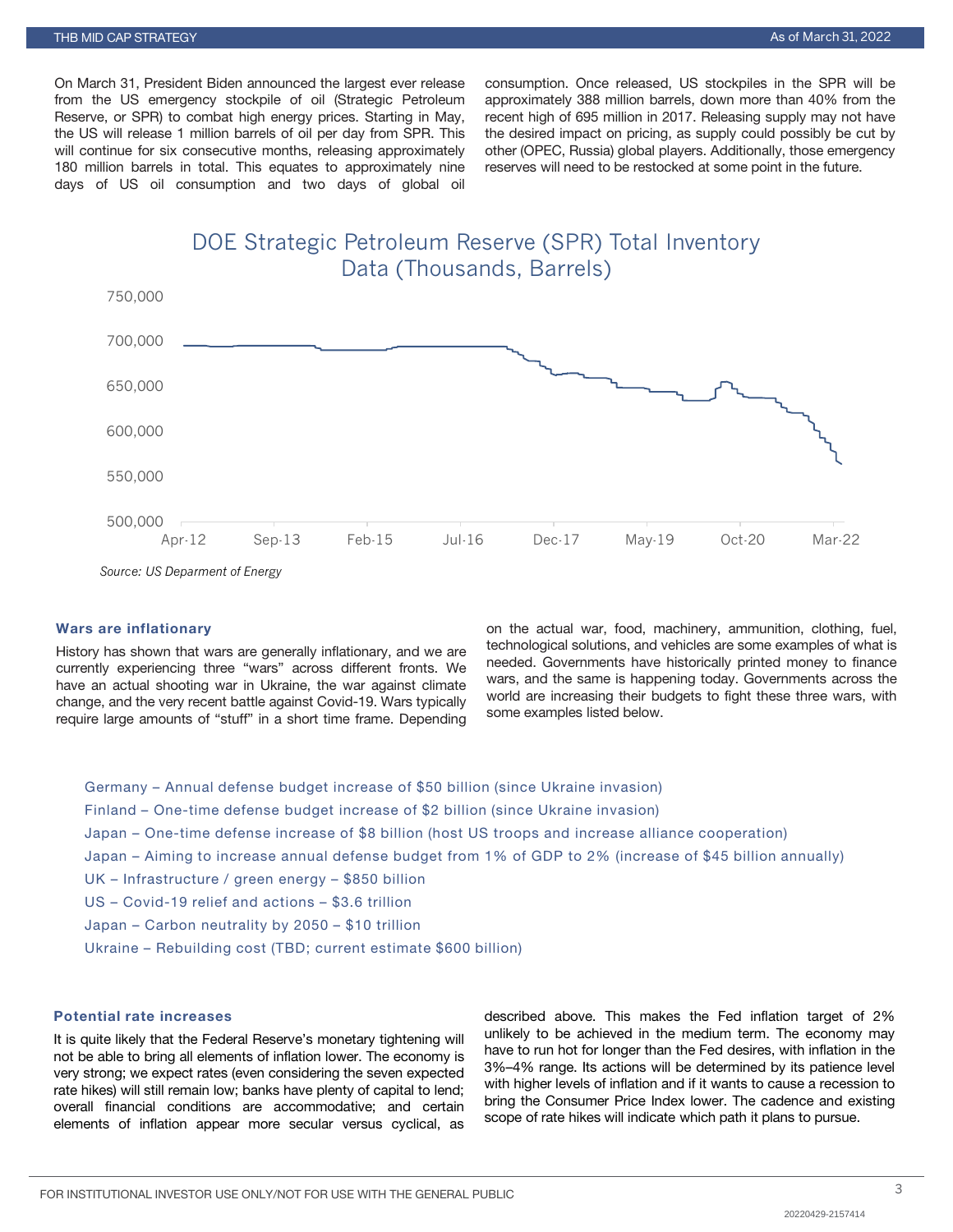#### Why small/mid companies perform well during inflationary periods

Small and Mid Cap stocks have historically performed well during inflationary periods.



## *Mid Cap Returns Versus Inflation*

This relative outperformance is likely due to a host of factors. The structure of the underlying businesses, industry representation of the benchmarks, and labor force composition are some of the reasons that contribute to their ability to prosper during higher levels of inflation. Additionally, small- and mid-size companies typically have sizable market shares of lower total addressable market sizes. Put simply, smaller companies sell mission-critical, niche parts or services that go into much larger products or projects. This structure generally affords them pricing power.

- Nimble, flexible operating structures
- Pricing power
- Lower amounts of leverage
- Benchmark composition

#### Inflation opportunities in today's markets

Every market cycle, even with similar drivers such as inflation, will have differing sets of companies that prosper. Our investment process seeks out companies with traits such as low levels of debt, pricing power, high operating margins, and high returns on capital. Many of these traits are also shared by businesses that we expect to prosper during inflationary periods.

Considering today's economic structure and inflation backdrop, we see a host of attractive opportunities. Some are textbook inflation hedges, and others are more tangential and situational to today's environment.

*Commodity producers*

Energy, metals, chemicals, wood products, fertilizers, aggregates, and food producers.

#### *Commodity producer ecosystem*

Companies that sell to or that service commodity producers may benefit from the higher volumes and increased revenue from their customers. These include oil service companies and machinery producers.

#### *Distributors*

Companies that distribute various goods (machinery, food, technology, chemicals) stand to benefit from inflation, assuming they are able to hold margins. They should experience higher gross margin revenue over some element of fixed costs.

#### *People businesses/services*

In the current very tight labor market, having an intact team that can provide various services will be in high demand. Customers may not have the ability to find and retain personnel needed to perform certain services. Companies which can provide them in a timely, efficient manner should do well.

#### *Technology companies*

Broad wage and goods inflation are expected to spur capital investment into projects that increase efficiency and productivity. Software, services, and hardware should all be needed.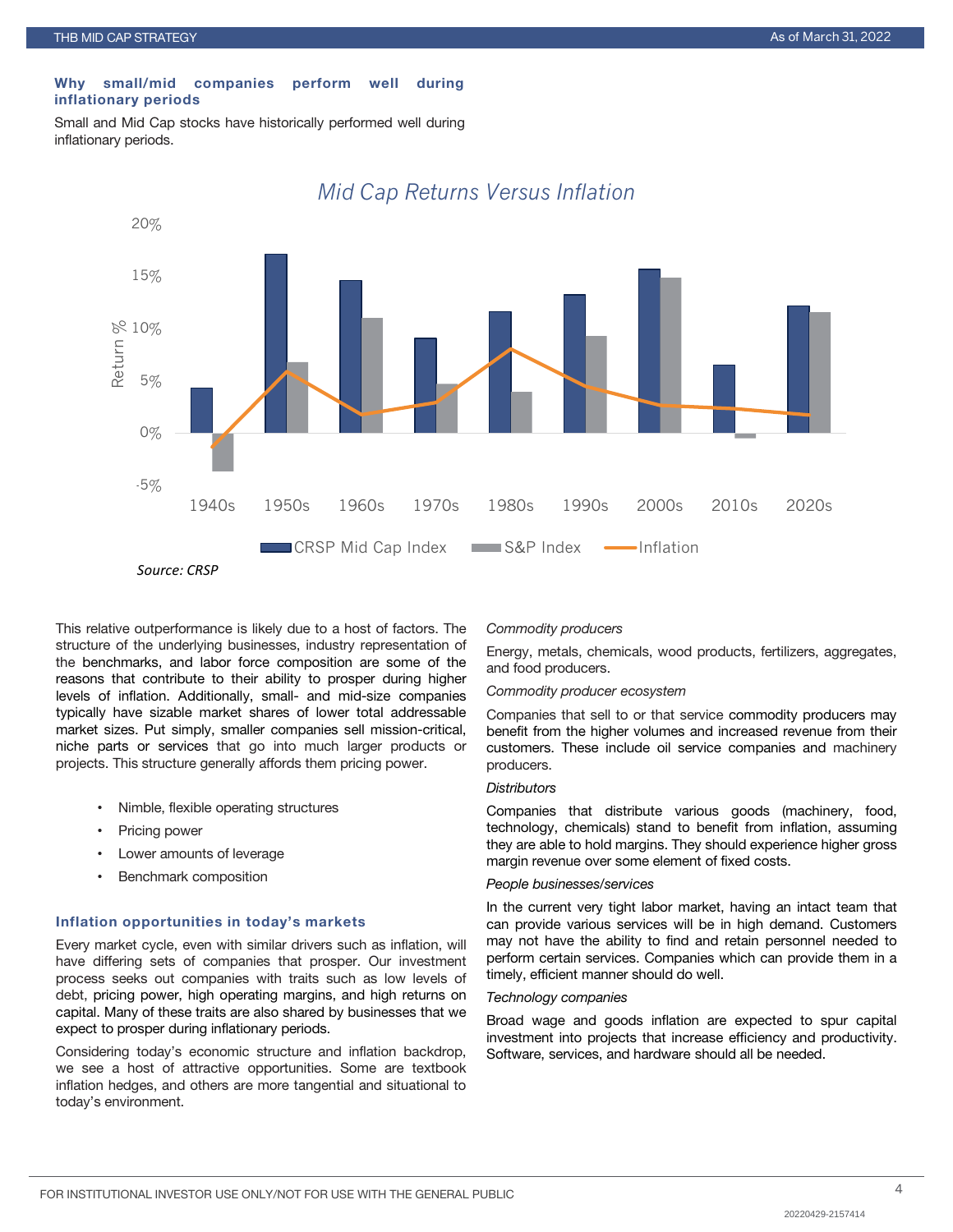#### Fear creates opportunities

At times, the drumbeat of negative news can obscure the positives and lead to irrational decision-making. If Covid-19 has taught us anything, it is to never doubt the media's ability to fan the flames and add hysteria to any news story. Currently, there is a plethora of risks present in the market: geopolitics, inflation / energy prices, Covid-19, consumer confidence, and Federal Reserve tightening. While risks abound, so do many positives that make fears of a recession appear overstated. When fear and solid underlying fundamentals combine, it typically represents a good entry point.

- Interest rate curve has not inverted
- Financial conditions are not restrictive
- US consumers are in incredibly good financial shape
- Rates (even factoring in expected rate hikes) are still low
- Tight labor market / job availability
- **Onshoring**

Interest rates are topical and the fairly reliable recession indicator of US 3-month T-bill to US 10-year Treasury yield is not inverted or flashing a recession warning. The current spread is 1.83%, which is solidly above zero (an inverted yield curve has been a predictor of prior recessions).

Post the 2007–2008 Global Financial Crisis (GFC), regulations and constant measurement of the banks' soundness have greatly reduced risks in the system and increased the ability to weather an economic shock. Additionally, nonfinancial leverage (a component of the NFCI) is at all-time lows. This measures non-bank (corporate and consumer) debt relative to US GDP.





*Source: Federal Reserve Economic Data, Federal Reserve Bank of St. Louis*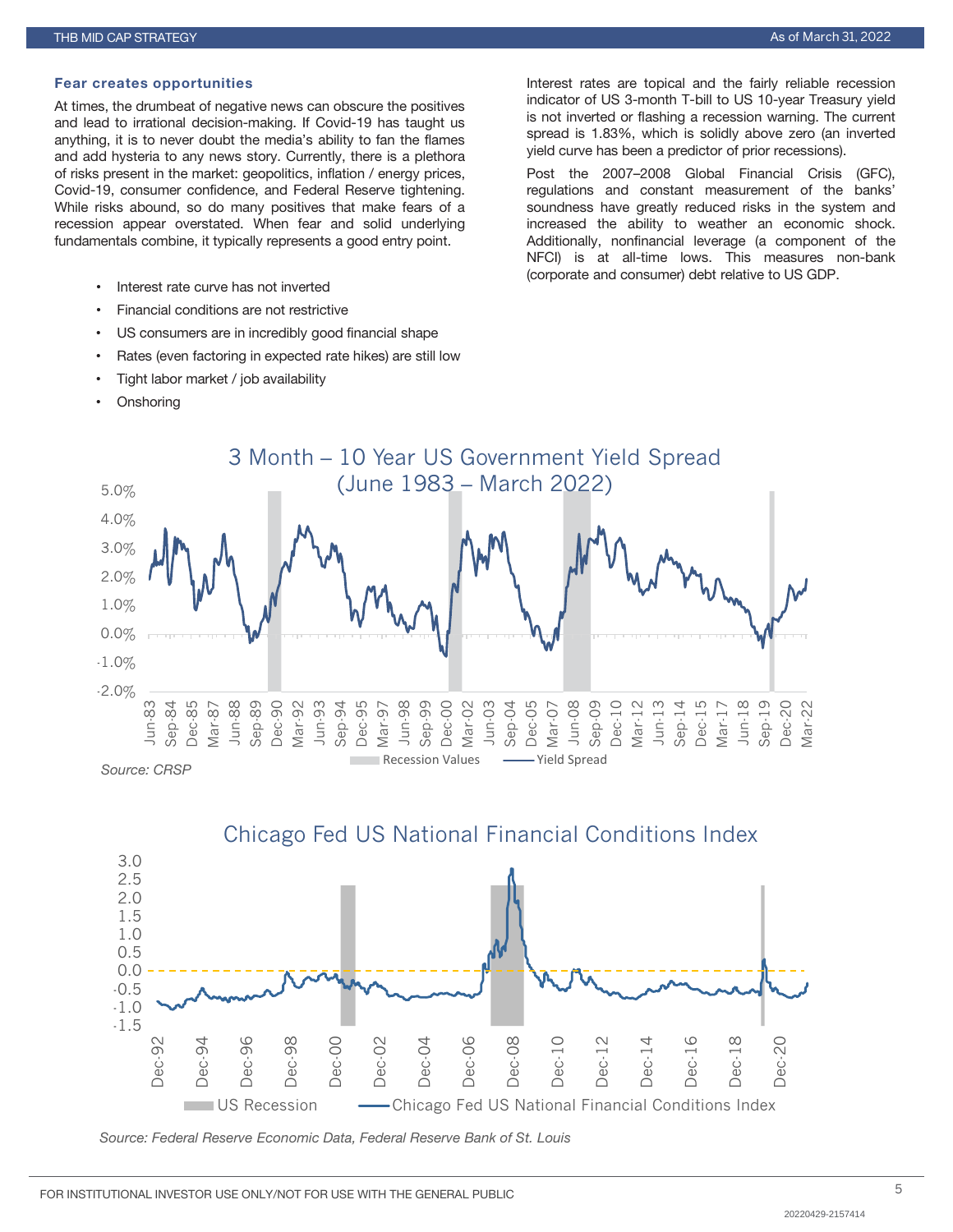

*Source: Federal Reserve Economic Data, Federal Reserve Bank of St. Louis*

#### GDP expectations are positive above the long-term trend.



*Source: Federal Reserve Economic Data, Federal Reserve Bank of St. Louis, Bloomberg*

#### The big picture(s)

Getting buried in the news cycle and overloaded with real-time data can cause a loss of perspective. History is not a perfect guide or predictor of the future, but it can offer valuable insights. Wall Street has an expensive tendency to extrapolate current trends into infinity, utilizing phrases such as "new paradigms" to ignore the past.

Our recent history has been formed with the backdrop of a fourdecade bull market in bonds and ever decreasing levels of interest rates. The recent decade was dominated by a large-cap / megacap cycle and the only measure of risk was standard deviation, with little concern for preservation of future purchasing power. Many strategies formed during this period are based on these assumptions, making ultra-low volatility, single-digit annualized returns appear very attractive.

Predicting the direction of interest rates is an incredibly difficult parlor game, and exact clarity on the timing and causes of inflation

still remains a mystery. Currently inflation is real (duration yet to be determined), globalization (sizable deflationary force) is ending, interest rates recently touched 40-year lows, and the Federal Reserve is on a path of raising rates. It should be safe to assume that interest rates will likely be heading higher over the near term and possibly longer.

The current environment has been based on the premise that higher levels of interest rates result in a bad environment for stocks. However, prior cycles do highlight that stocks and bonds CAN move in opposite (stocks higher, yields higher) directions for an extended period of time. One could argue that the backdrop of one of the longest secular bull markets in US history has some resemblance to today. That bull market took place from 1941 and lasted until 1968, while the 10-year US Treasury yield increased from 1.95% to 7.8%. Similar to today, the US was building out infrastructure and domestic manufacturing, fought multiple wars (WWII, Korea, Vietnam), and experienced episodic bouts of higher inflation.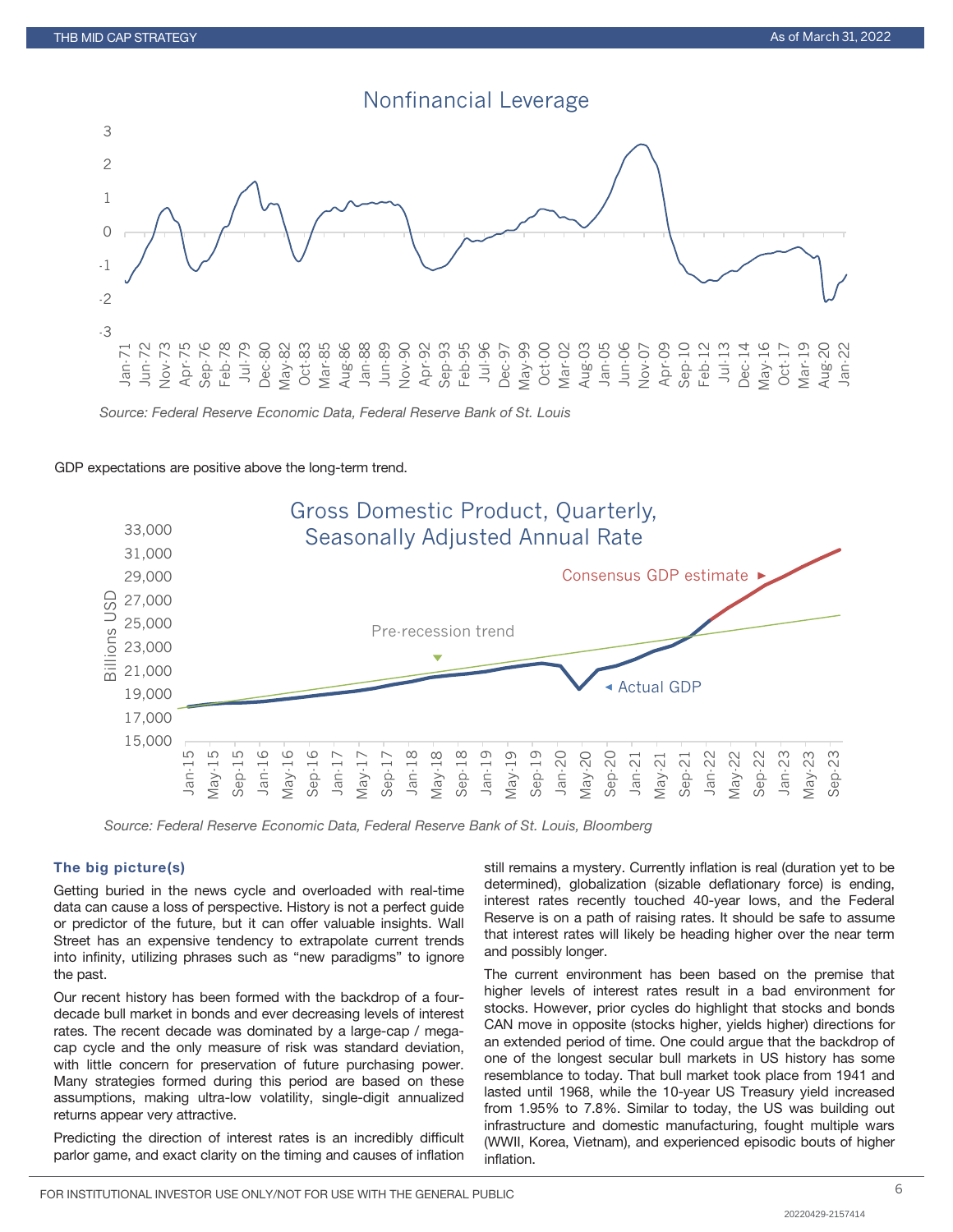

# S&P 500 Index

10-Year US Government Yield



*Source: CRSP*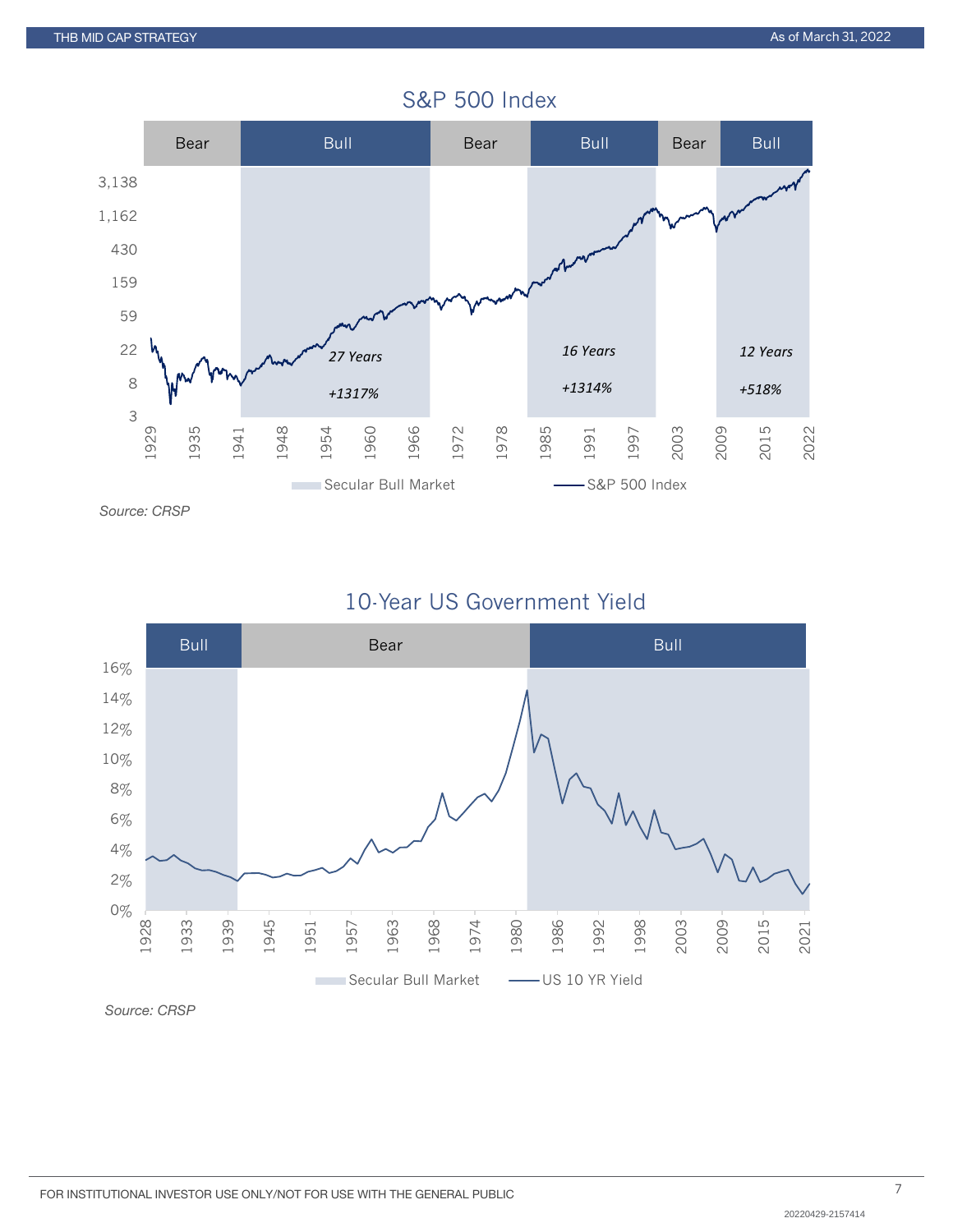#### **Cycles**

Recent history has been marked by a decade of large-cap/megacap dominance. It is impossible to determine whether this was caused by or coincident with ultra-low interest rates and/or

globalization. A longer-term analysis of the mid-cap and large-cap markets reveals the cyclical nature of the performance cycles and durations.



*Source: CRSP*

The large-cap / mid-cap cycles have tended to be long and likely driven by a confluence of market and economic factors. We touched on inflation earlier, and another important element may be antitrust enforcement and views within the country. The period from 1940 to 1980 experienced high levels of antitrust enforcement and strong support for a robust competitive environment. Until very recently, there has been scant enforcement or challenges to mergers.

This trend appears to be changing. Recently, mega-cap technology companies have been able to unite Republicans and Democrats in their support of higher scrutiny of their questionable business practices and tactics which possibly unfairly quelled any competition. Unionizations are on the rise, and the Department of Justice is taking a much tougher stance toward mergers. This cycle of antitrust enforcement may be turning in a different direction.

#### The people

Demographics are an important part of a country's economic narrative that are at times overlooked by investors. These are predictable data sets which take a backseat to more prominent economic releases. GDP per capita of a country is one analysis utilized to highlight the massive economic possibilities of countries such as China as they expand their standards of living and total GDP. The US, however, has one significant demographic advantage over China. The chart below illustrates the historical and estimated native population of 35-year-olds in each country. That age demographic is a key spending milestone attributed to career stability, family formation, and housing needs.



Source: National Center for Health Statistics, Statista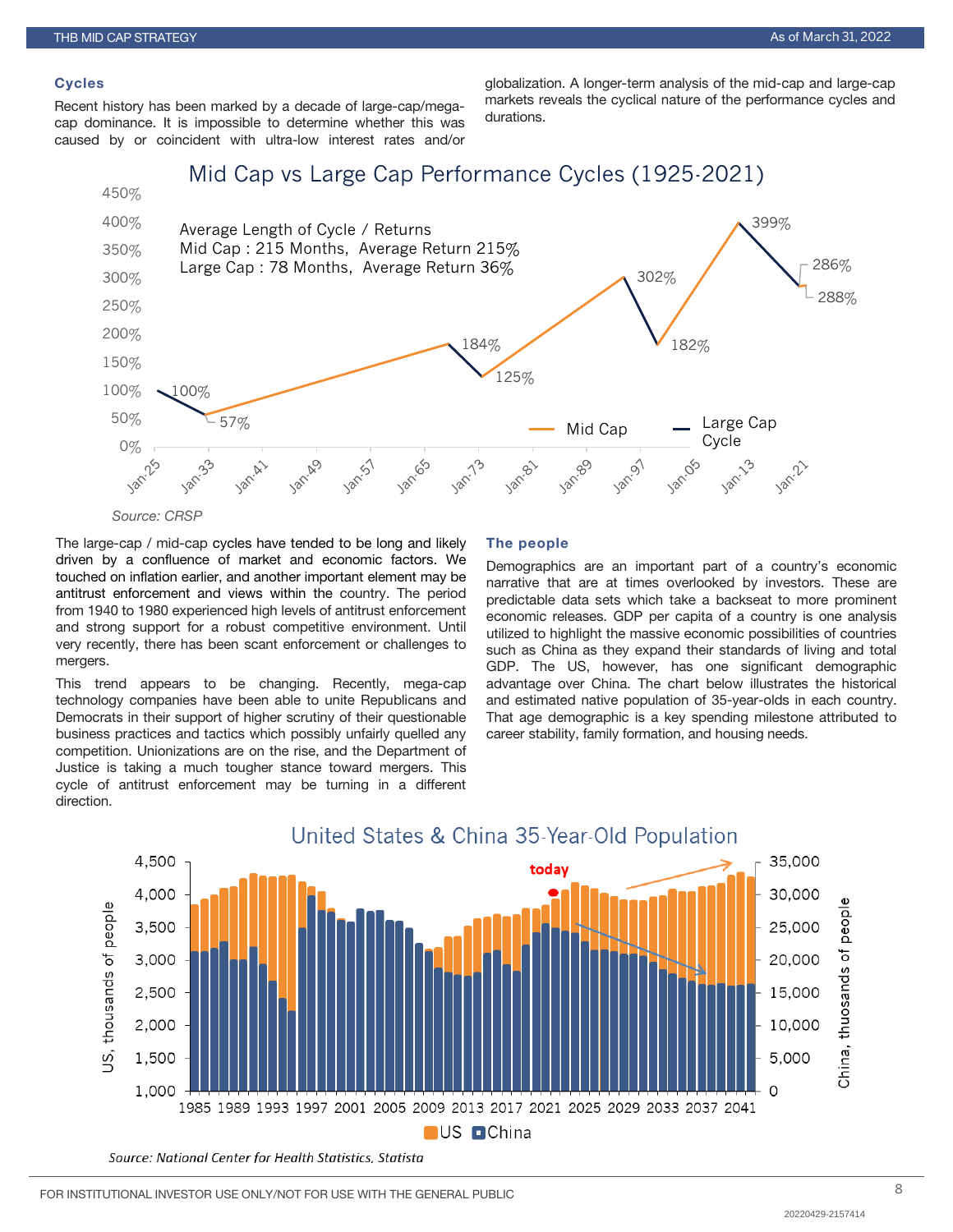China, due to prior population policies, faces a significant future demographic headwind. In fact, this year marks the start of a multidecade decline in that key spending cohort of their population. In addition to actual native population birthrates, the US benefits from the 1M+ immigrants who come to this country each year. China has had negative net migration for the past two decades.

#### Benchmark Performance

The Russell Midcap® Index (the "Index") returned -5.68% (USD) in 1Q 2022. Energy (+40.45%) was the best performing sector in Q1, followed by Consumer Staples (+5.46%) and Materials (+3.5%). Consumer Discretionary (-14.52%) was the worst performing sector, followed by Information Technology (-11.10%) and Communication Services (-10.13%).

## Portfolio Performance & Positioning

The THB Mid Cap Strategy returned -11.17% in USD (net of fees) in 1Q, underperforming the Index by 549 bps.

The portfolio saw positive contribution from underallocation to Consumer Discretionary (+0.7%), as well as stock selection in Materials (+0.5%) and Industrials (+0.4%). Negative contribution mainly came from underallocation to Energy (-1.7%), as well as stock selection in Consumer Discretionary (-1.6%) and Information Technology (-0.7%).

THB's top five performing stocks (from a contribution standpoint) were Crown Holdings, Inc. (Materials, +0.4%); CACI International Inc. Class A (Industrials, +0.3%); Teledyne Technologies Incorporated (Information Technology, +0.2%); HEICO Corporation (Industrials, +0.2%); and Rollins, Inc. (Industrials, +0.1%).

The bottom five performing stocks (from a contribution standpoint) were Zebra Technologies Corporations Class A (Information Technology, -1.2%); D.R. Horton, Inc. (Consumer Discretionary,

-1.2%); NVR, Inc. (Consumer Discretionary, -0.8%); Copart, Inc. (Industrials, -0.8%); and Keysight Technologies Inc. (Industrials, -0.7%).

Our portfolio companies continue to deploy capital with the goal of increasing shareholder value. They announced one share repurchase authorization and nineteen acquisitions in 1Q 2022.

GXO Logistics Inc. (GXO) – GXO Logistics is a new holding in the strategy. It is the largest global pure-play contract logistics provider and operates the largest outsourced e-commerce fulfilment platform in Europe. The company was a spin-off from XPO Logistics in August 2021. GXO has long-tenured contractual relationships with blue-chip customers, with 40% of the total business coming from the e-commerce and omnichannel verticals. Recognizable customers include Apple, Coca-Cola, Nike, Gucci, Verizon, Disney, L'Oréal, Intel and Nestle, among others. Key competitive differentiation is their technology and automation know-how, which allows them to improve their customers' efficiencies and gain share. The company has an attractive ESG profile with stated targets to achieve 30% reduction in greenhouse gas emissions by 2030 and carbon neutrality by 2040. GXO is well positioned for growth driven by e-commerce, localization of supply chains, and automation.

## **Outlook**

Many of the challenges and opportunities witnessed and discussed over the past year remain in place. Like Covid-19, the war in Ukraine appears to be another accelerant for preexisting trends. In the short term, higher levels of volatility may be experienced as recalibration to a new geopolitical and inflationary environment takes place. Longer term, we believe there are many positive developments and conditions which will increase the opportunity set for smaller to mid-size company investors.

We thank you for your continued support.

Sincerely,

*THB Asset Management*